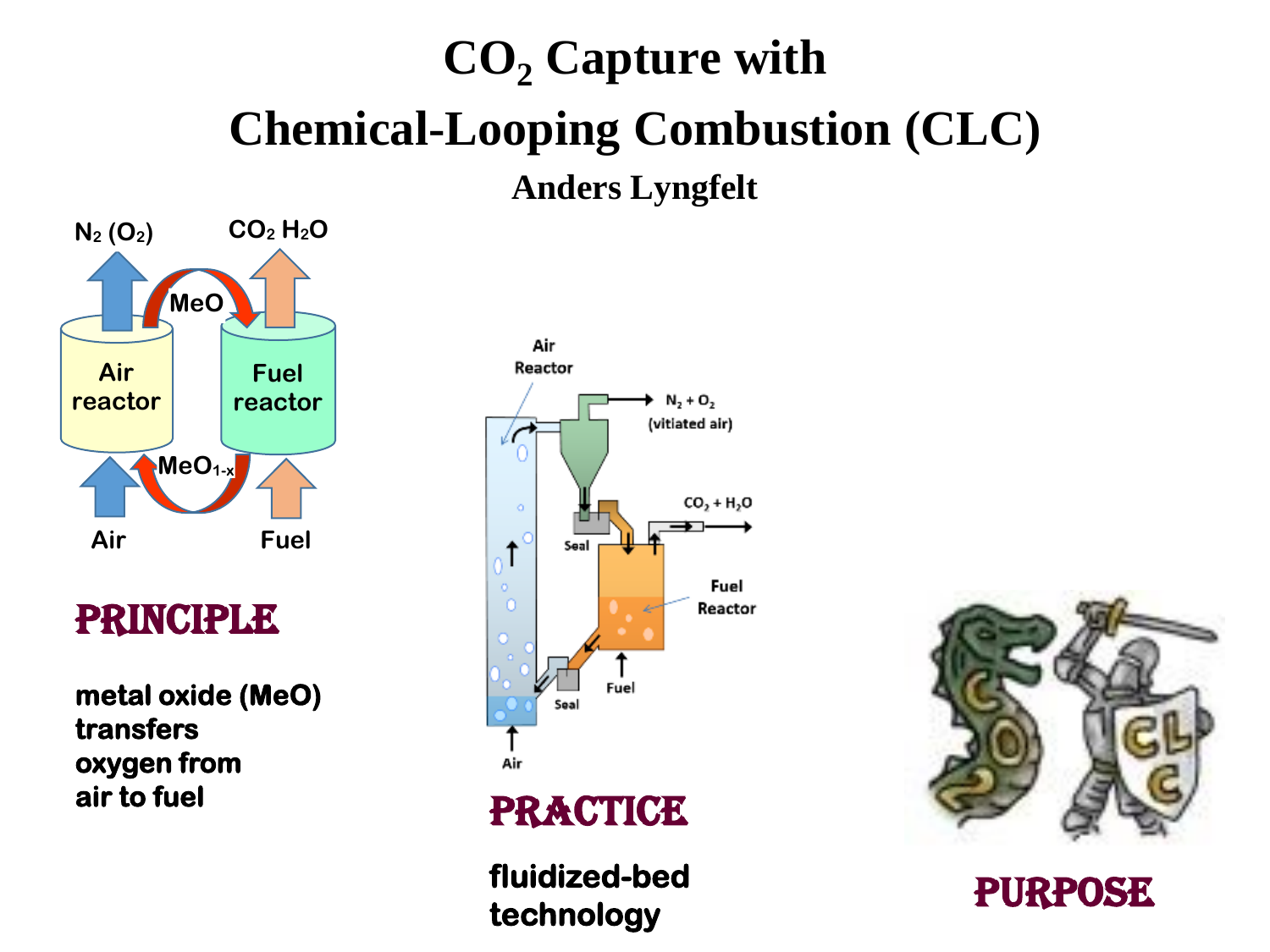

## **Inherent CO<sub>2</sub> capture:**

- **– fuel and combustion air never mixed**
- **– no active gas separation needed**
- **– large costs/energy penalties of gas separation avoided**



**•** Potential for real breakthrough in costs of CO<sub>2</sub> capture

**But does it work in practice ??**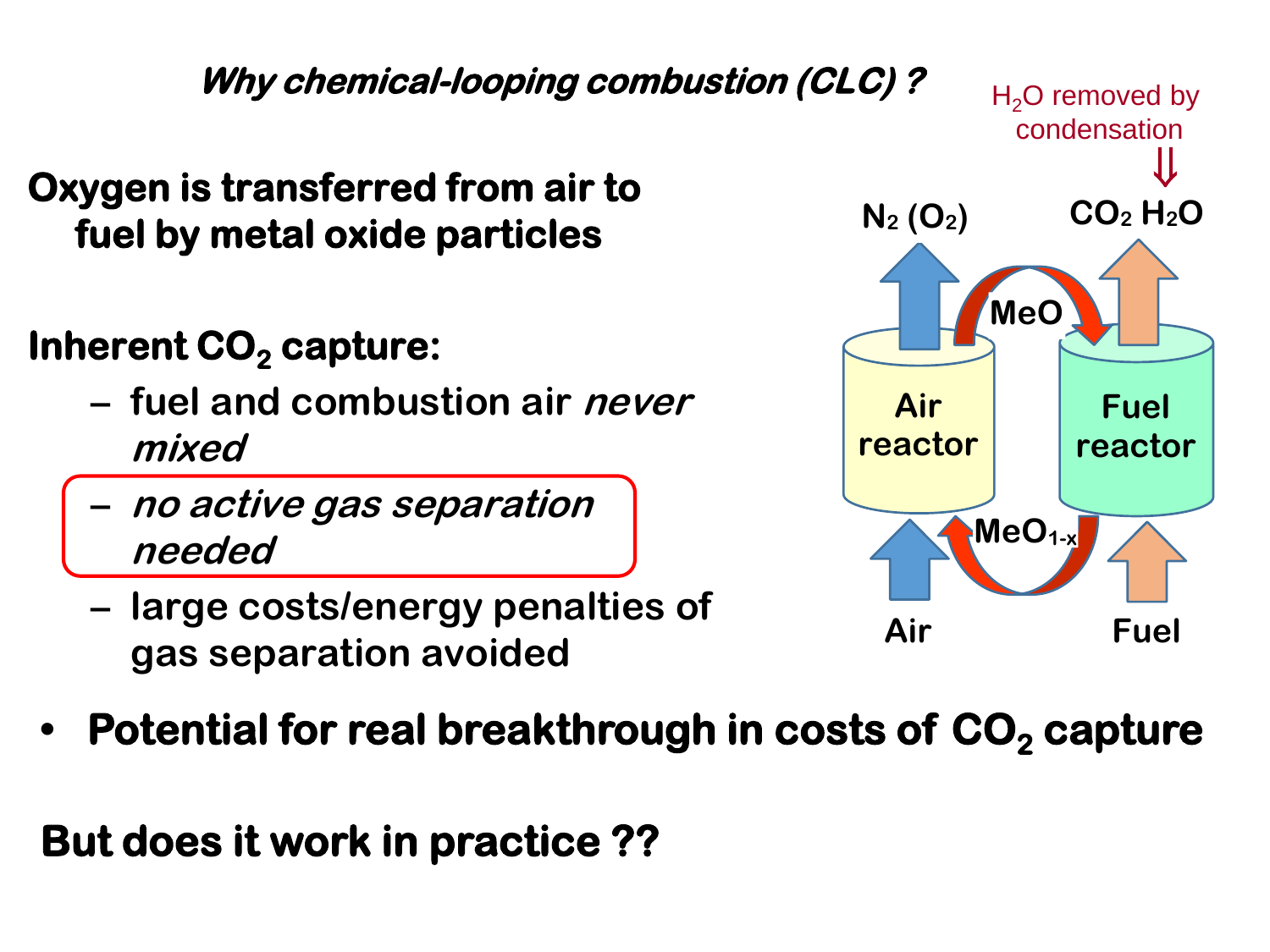



**10 kW gas, 2003**



**300 W gas, 2004**







**100 kW solid fuel, 2011**

**Total operation at Chalmers: 3700 h**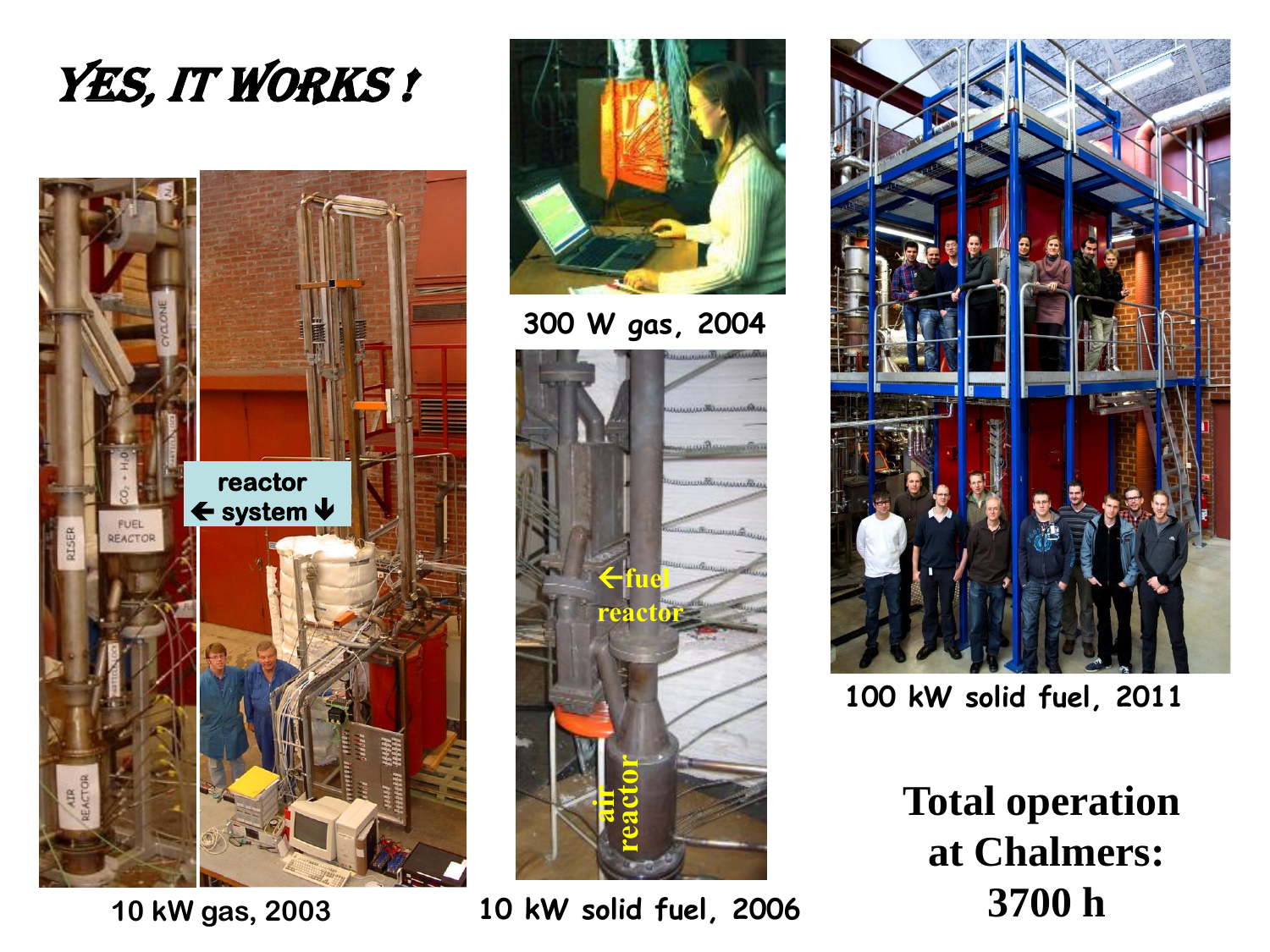**Options for CLC** 

## **Capture CO<sup>2</sup> from fossil fuel combustion, (or hydrogen production)**



**Capture CO<sup>2</sup> from air with biomass combustion, (negative emissions)**